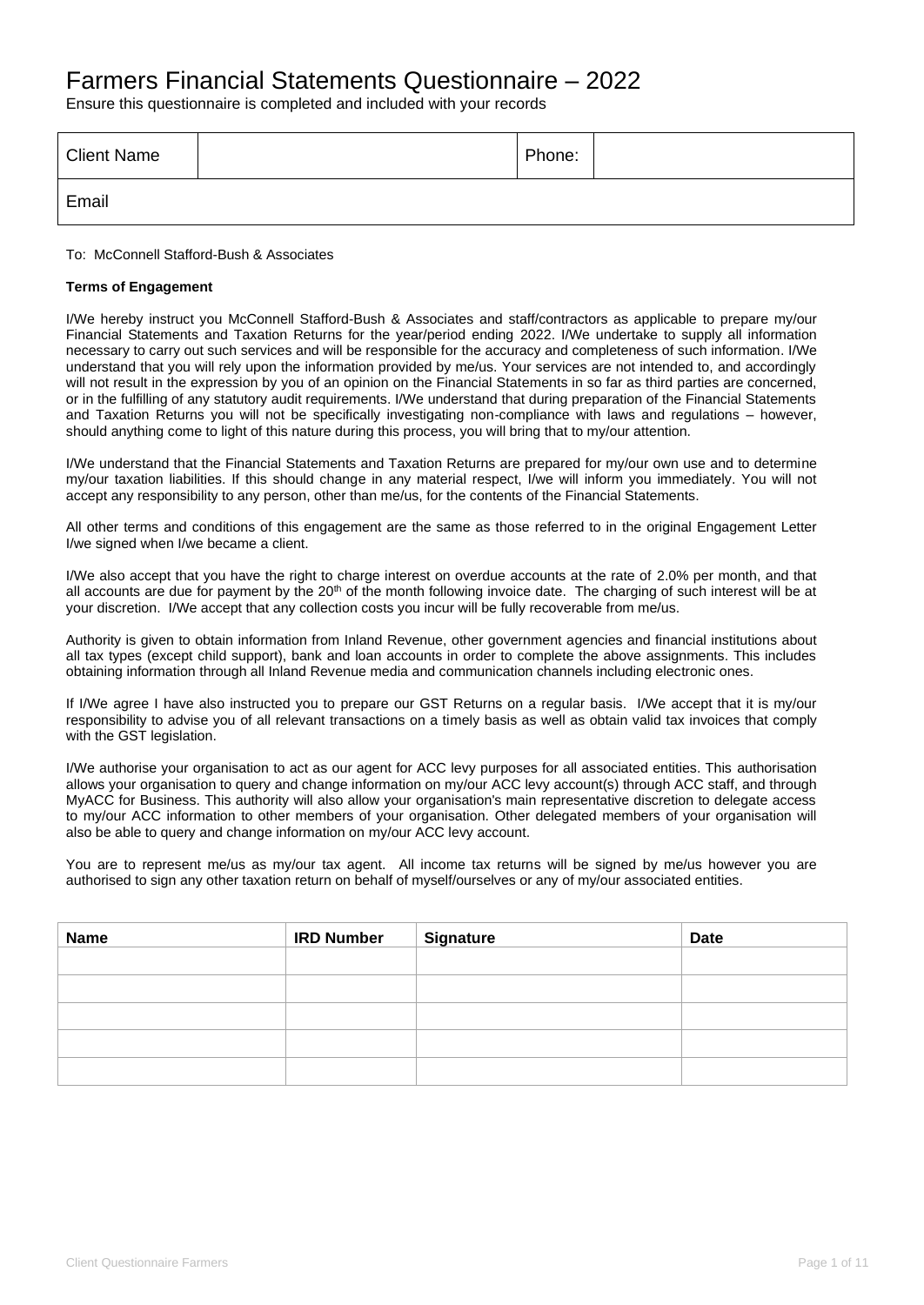| If you operate your framing business through a Company, under the Companies Amendment Act 2014<br>there is now a requirement for all directors to provide their place of birth and date of birth AND in<br>addition, there must be at least one director that either lives in New Zealand; or lives in Australia and is<br>a director of a company incorporated in Australia: |               |                      |                         |                                    |
|-------------------------------------------------------------------------------------------------------------------------------------------------------------------------------------------------------------------------------------------------------------------------------------------------------------------------------------------------------------------------------|---------------|----------------------|-------------------------|------------------------------------|
| <b>Director</b>                                                                                                                                                                                                                                                                                                                                                               | Date of birth | City / Town of birth | <b>Country of birth</b> | <b>Current residential address</b> |
|                                                                                                                                                                                                                                                                                                                                                                               |               |                      |                         |                                    |
|                                                                                                                                                                                                                                                                                                                                                                               |               |                      |                         |                                    |
|                                                                                                                                                                                                                                                                                                                                                                               |               |                      |                         |                                    |
|                                                                                                                                                                                                                                                                                                                                                                               |               |                      |                         |                                    |
|                                                                                                                                                                                                                                                                                                                                                                               |               |                      |                         |                                    |

| Convenient time to call you is:                                                                                        |                          |
|------------------------------------------------------------------------------------------------------------------------|--------------------------|
| Alternative phone numbers are:                                                                                         |                          |
| When do you want your accounts completed by?                                                                           |                          |
| Would you like us to supply a copy to your bank?                                                                       | (Tick One)<br>Yesl<br>No |
| If your accounts are to be supplied to your bank, please<br>advise the name of your current bank manager:              |                          |
| Has the nature of your business changed in any way during the past 12 months?<br>If yes, please provide brief details: |                          |
|                                                                                                                        |                          |
|                                                                                                                        |                          |
|                                                                                                                        |                          |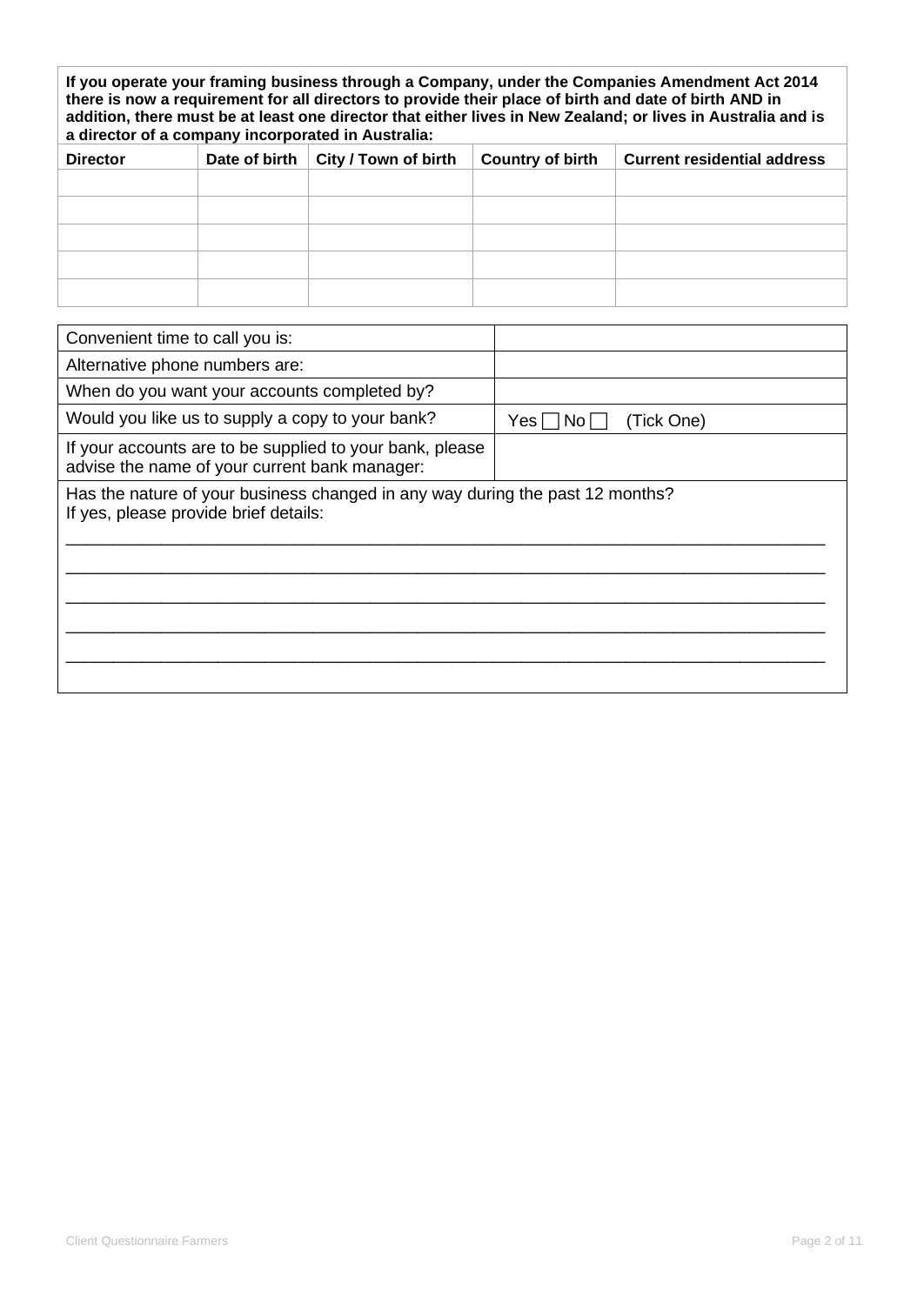| <b>Records Required</b><br>If you do GST                                                                                                                                                                                               |                                         | ✓                           | <b>Comment</b> |  |
|----------------------------------------------------------------------------------------------------------------------------------------------------------------------------------------------------------------------------------------|-----------------------------------------|-----------------------------|----------------|--|
| <b>Bank Statements, Cash books, etc</b>                                                                                                                                                                                                |                                         |                             |                |  |
| Where an online accounting system is used (e.g. Banklink / Xero / MYOB),<br>please provide:<br>• Final bank statement for the year for all bank accounts                                                                               |                                         | $\mathcal{L}$               |                |  |
| Where a non cloud based computerised accounting system is used (e.g. MYOB),<br>please provide the following:<br>• General Ledger Detailed, General Ledger Summary, Trial Balance, Profit &<br>Loss, Balance Sheet, GST Reconciliation. |                                         | $\mathcal{L}_{\mathcal{A}}$ |                |  |
| • Copy of bank reconciliation as at balance date for all bank accounts.                                                                                                                                                                |                                         |                             |                |  |
| " Final bank statement for the year for all bank accounts<br>Where a Cashbook (computerised / manual) or no system is used, please                                                                                                     |                                         | $\vert \ \ \vert$           |                |  |
| provide:<br>• Cashbook (if one is kept, including one-month past balance date)<br>• Copy of bank reconciliation as at balance date for all bank accounts<br>• Bank statements for the full year for all bank accounts                  |                                         |                             |                |  |
| Note: If no cashbook has been kept, please ensure that bank statements<br>include the details of what each deposit and withdrawal was for.                                                                                             |                                         |                             |                |  |
| <b>Goods and Services Tax (GST) Returns</b>                                                                                                                                                                                            |                                         |                             |                |  |
| Please supply copies of Goods & Services Tax (GST) returns and work papers if<br>not filed via Xero.                                                                                                                                   |                                         | $\Box$                      |                |  |
| <b>Employers - Wages paid to Employees</b>                                                                                                                                                                                             |                                         |                             |                |  |
| Supply a month-by-month summary of gross wages and PAYE deductions as<br>returned to the IRD. (Not required if you use Xero Payroll).                                                                                                  |                                         | $\mathcal{L}$               |                |  |
| Covid-19 Wage Subsidy and other Covid-19 support payments                                                                                                                                                                              |                                         |                             |                |  |
| Have you received the Wage Subsidy? (please note all dates and receipts)                                                                                                                                                               |                                         |                             |                |  |
| Date rec: \_/ \_/ \__ \$                                                                                                                                                                                                               | Date rec: $\angle$ / $\angle$ \$        |                             |                |  |
| Date rec: $_{\_}/_{\_}/_{\_}$ \$                                                                                                                                                                                                       | Date rec: $_{\_}/_{\_}/_{\_}$ \$        |                             |                |  |
| Date rec: \_/ \_/ \_ \$                                                                                                                                                                                                                |                                         |                             |                |  |
| Where Wage Subsidy payments have been received for stakeholders<br>(shareholders/partners/trustees/beneficiaries/owners) of the business please provide details of the following:                                                      |                                         |                             |                |  |
| Amounts received for each stakeholder<br>$\bullet$                                                                                                                                                                                     |                                         |                             |                |  |
| Whether amounts received were for full-time or part-times<br>$\bullet$                                                                                                                                                                 |                                         |                             |                |  |
| Have you received the Covid-19 Leave Support Payments? (please note all dates and receipts)                                                                                                                                            |                                         |                             |                |  |
| Date rec: $\angle$ / $\angle$ \$                                                                                                                                                                                                       | Date rec: $\angle$ / $\angle$ \$        |                             |                |  |
| Date rec: \_/ \_/ \_ \$                                                                                                                                                                                                                | Date rec: / / / \$                      |                             |                |  |
| Date rec: \_/ \_/ \__ \$\_______________                                                                                                                                                                                               | Date rec: $\angle$ $\angle$ $\angle$ \$ |                             |                |  |
| Where Covid-19 Leave Support Payments have been received for stakeholders<br>(shareholders/partners/trustees/beneficiaries/owners) of the business please provide details of the following:                                            |                                         |                             |                |  |
| Amounts received for each stakeholder<br>$\bullet$<br>Whether amounts received were for full-time or part-times<br>٠                                                                                                                   |                                         |                             |                |  |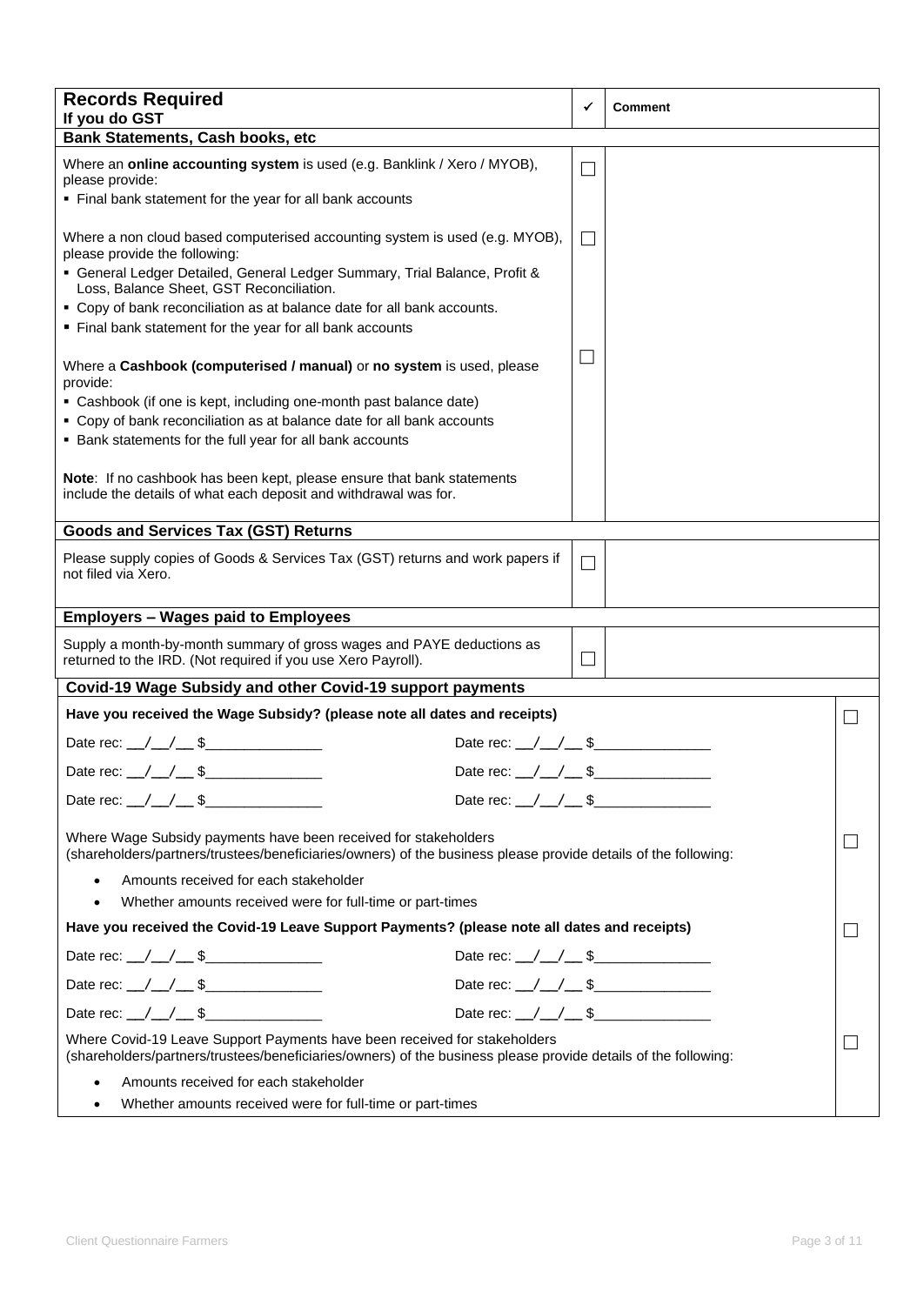| Have you received Covid-19 Short-Term Absence Payments? (please note all dates and receipts)                                                                                                     |        |                              |  |
|--------------------------------------------------------------------------------------------------------------------------------------------------------------------------------------------------|--------|------------------------------|--|
| Date rec: $\angle$ / $\angle$ \$                                                                                                                                                                 |        |                              |  |
|                                                                                                                                                                                                  |        |                              |  |
|                                                                                                                                                                                                  |        |                              |  |
| Where Covid-19 Short-Term Absence Payments have been received for stakeholders<br>(shareholders/partners/trustees/beneficiaries/owners) of the business please provide details of the following: |        |                              |  |
| Amounts received for each stakeholder<br>$\bullet$                                                                                                                                               |        |                              |  |
| Whether amounts received were for full-time or part-times                                                                                                                                        |        |                              |  |
| Have you received Resurgence Support Payments? (please note all dates and receipts)                                                                                                              |        |                              |  |
|                                                                                                                                                                                                  |        |                              |  |
| Date rec: \_/ \_/ \_ \$                                                                                                                                                                          |        |                              |  |
|                                                                                                                                                                                                  |        |                              |  |
| Have you received a Covid-19 Cultural Sector Emergency Relief Grant or other Covid-19 support payments?                                                                                          |        |                              |  |
| Please provide details if it is an "other" Covid-19 support payment                                                                                                                              |        |                              |  |
| Date rec: \_/ \_/ \_ \$                                                                                                                                                                          |        |                              |  |
| Date rec: $/$ / $\sqrt{ }$ \$                                                                                                                                                                    |        |                              |  |
|                                                                                                                                                                                                  |        |                              |  |
| Have you received the Covid-19 Small Business Loan?                                                                                                                                              |        |                              |  |
| Date rec: $\angle$ / $\angle$ \$                                                                                                                                                                 |        |                              |  |
| Have any amounts of Covid-19 support payments been repaid back?                                                                                                                                  |        |                              |  |
| Please provide details of payment and reason for repayment                                                                                                                                       |        |                              |  |
|                                                                                                                                                                                                  |        |                              |  |
|                                                                                                                                                                                                  |        |                              |  |
|                                                                                                                                                                                                  |        |                              |  |
|                                                                                                                                                                                                  |        |                              |  |
|                                                                                                                                                                                                  |        |                              |  |
| <b>Fringe Benefit Tax (FBT) Returns</b>                                                                                                                                                          |        |                              |  |
| Supply copies of Fringe Benefit Tax (FBT) returns and work papers.                                                                                                                               |        |                              |  |
| <b>Final Bank Statement</b>                                                                                                                                                                      | $\Box$ |                              |  |
|                                                                                                                                                                                                  |        |                              |  |
| Supply a copy of your bank statement including any savings, call or term deposit<br>account, dated [Balance Date] or spanning this date.                                                         | $\Box$ |                              |  |
| <b>Loan Statement</b>                                                                                                                                                                            |        |                              |  |
| Supply a copy of any loan transaction statements for the financial year including                                                                                                                | $\Box$ |                              |  |
| up to your balance date.                                                                                                                                                                         |        |                              |  |
| <b>Interest and Dividend Certificates</b>                                                                                                                                                        |        |                              |  |
| Supply copies of certificates.                                                                                                                                                                   |        |                              |  |
| Accounts Receivable (Debtors) - see attached Schedule 1                                                                                                                                          |        |                              |  |
|                                                                                                                                                                                                  |        |                              |  |
| All accounts or amounts owing to you at balance date should be scheduled.<br><b>Exclude</b> any bad debts. To enable bad debts to be excluded from income,                                       | П      | Total at Balance Date:<br>\$ |  |
| these must be written off prior to balance date.                                                                                                                                                 |        | GST Included □ Excluded □    |  |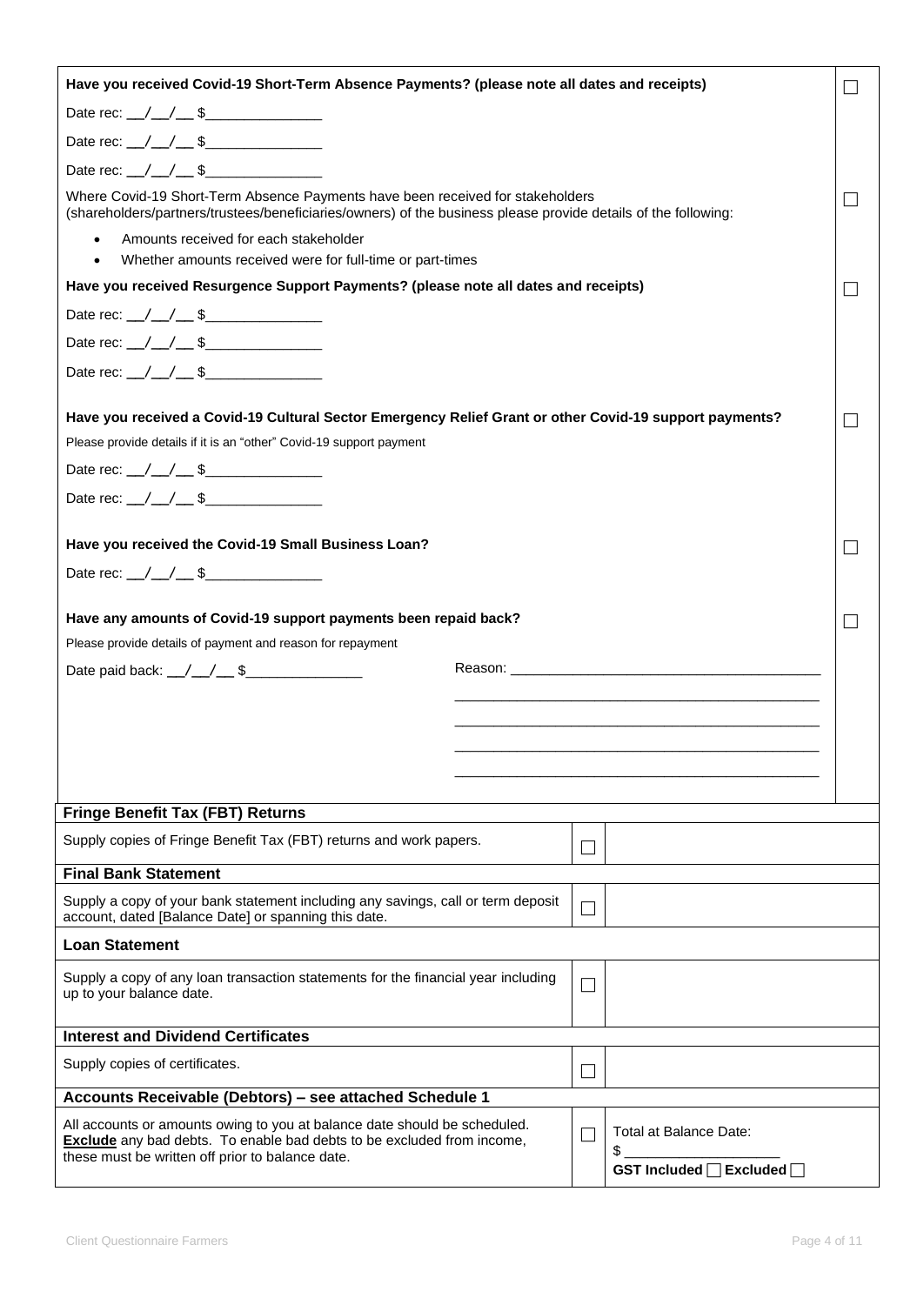| Accounts Payable (Creditors) - see attached Schedule 2                                                                                                                                                                                                                                                             |                          |                              |
|--------------------------------------------------------------------------------------------------------------------------------------------------------------------------------------------------------------------------------------------------------------------------------------------------------------------|--------------------------|------------------------------|
| All accounts or amounts owing by you at balance date should be scheduled<br>indicating name of creditor, amount and what the debt is for.                                                                                                                                                                          | П                        | Total at Balance Date:<br>\$ |
|                                                                                                                                                                                                                                                                                                                    |                          | GST Included □ Excluded □    |
| <b>Capital Expenditure</b>                                                                                                                                                                                                                                                                                         |                          |                              |
| Attach details of assets purchased or sold during the year such as motor<br>vehicles, plant and equipment and properties.  Where applicable please provide<br>the following details:                                                                                                                               | $\mathbf{L}$             |                              |
| • Hire purchase or loan agreements<br>• Lease agreements<br>• All legal statements and agreements<br>• Trade-in details<br>- Lost, stolen or scrapped items<br>• Insurance pay out<br>• Copy of Tax Invoices                                                                                                       | $\Box$<br>П              |                              |
| A copy of last year's Asset and Depreciation Schedule is attached for your<br>information. We suggest you review the schedule and indicate any assets that<br>no longer exist.                                                                                                                                     |                          |                              |
| <b>Development Expenditure</b>                                                                                                                                                                                                                                                                                     |                          |                              |
| Development expenditure includes clearing land, drainage, construction of<br>roads, irrigation, supporting frames for crops, construction of fences (where there<br>are no existing fences), etc. It can also include costs such as fertiliser or<br>regrassing if you are undertaking a major conversion project. | $\mathbf{I}$             |                              |
| Please provide full details if you have undertaken any work of this type.                                                                                                                                                                                                                                          |                          |                              |
| <b>Other Non-Taxable Income</b>                                                                                                                                                                                                                                                                                    |                          |                              |
| Did you receive non-taxable income from any other sources?<br>If Yes, please provide details.                                                                                                                                                                                                                      | $\mathsf{L}$             |                              |
| <b>Legal and Loan Documents</b>                                                                                                                                                                                                                                                                                    |                          |                              |
| Please attach any solicitor's statements and Sale and Purchase Agreements<br>relating to any legal transactions during the year. Please also include<br>Statements and Agreements relating to any mortgages, hire purchase, leases or<br>loans.                                                                    | $\sqcup$                 |                              |
| <b>Business Expenses</b>                                                                                                                                                                                                                                                                                           |                          |                              |
| There are a number of invoices that we specifically require. Please ensure the<br>records you provide us with include all paid accounts for:                                                                                                                                                                       |                          |                              |
| Insurance premiums<br>Legal fees<br>п<br>ACC payments and arrangements                                                                                                                                                                                                                                             |                          |                              |
| Farm House Expense Apportionment (including any attached garage / storage space)                                                                                                                                                                                                                                   |                          |                              |
| Please provide the following details:                                                                                                                                                                                                                                                                              | $\overline{\phantom{0}}$ |                              |
| Area of house (msq / sqft)                                                                                                                                                                                                                                                                                         |                          |                              |
| Area dedicated for business purpose (msq / sqft)                                                                                                                                                                                                                                                                   |                          |                              |
| Area of house with mixed use - used for both business and private purpose<br>(msq / sqft)                                                                                                                                                                                                                          |                          |                              |
| Time of mixed use area used for business purpose %                                                                                                                                                                                                                                                                 |                          | $\%$                         |
| Livestock on Hand - refer to Client Questionnaire Livestock Sheet                                                                                                                                                                                                                                                  |                          |                              |
| A schedule has been enclosed. Please complete and attach.<br>If applicable a copy of last year's Livestock Schedule is enclosed for your<br>information.                                                                                                                                                           | $\mathbf{I}$             |                              |
|                                                                                                                                                                                                                                                                                                                    |                          |                              |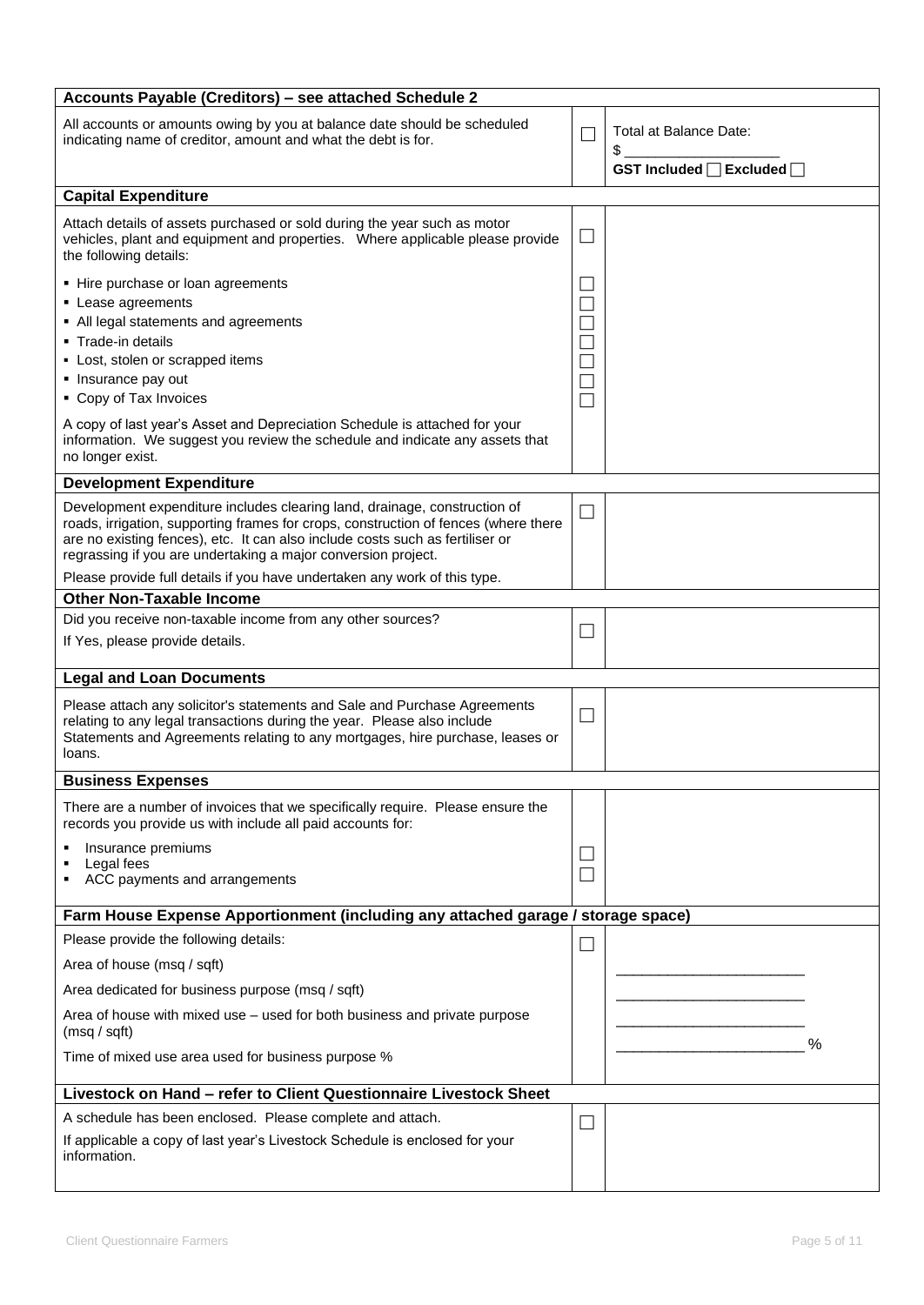| <b>Consumables on Hand</b>                                                                                                                                                                                                                                                                                                                                                                                                                                                                |                   |                          |                        |
|-------------------------------------------------------------------------------------------------------------------------------------------------------------------------------------------------------------------------------------------------------------------------------------------------------------------------------------------------------------------------------------------------------------------------------------------------------------------------------------------|-------------------|--------------------------|------------------------|
| If the value of total unused consumables on hand at balance date exceeds<br>\$58,000, please provide full details. This threshold is for the combined value,<br>not the individual values. Examples include fencing materials, ear tags, dips,<br>drenches, animal health remedies, fertiliser, purchased supplementary feed,<br>petrol, diesel, oil, twine, alkathene pipe etc. Please note, that this does not<br>include home grown hay/silage and only includes purchased feed costs. |                   |                          |                        |
| Please estimate the cost (Excluding GST) of consumables on hand                                                                                                                                                                                                                                                                                                                                                                                                                           |                   |                          | \$                     |
| Petrol, Diesel & Oil                                                                                                                                                                                                                                                                                                                                                                                                                                                                      |                   |                          |                        |
| <b>Fencing Materials</b>                                                                                                                                                                                                                                                                                                                                                                                                                                                                  |                   |                          |                        |
| Water Piping & other items held for water system repairs                                                                                                                                                                                                                                                                                                                                                                                                                                  |                   |                          |                        |
| Dairy Shed Supplies (Cleaning Products, Teat Spray etc)                                                                                                                                                                                                                                                                                                                                                                                                                                   |                   |                          |                        |
| <b>Shearing Shed Supplies</b>                                                                                                                                                                                                                                                                                                                                                                                                                                                             |                   |                          |                        |
| Animal Health Products (e.g. drench, dip, mastitis treatment products)                                                                                                                                                                                                                                                                                                                                                                                                                    |                   |                          |                        |
| Other farm stores                                                                                                                                                                                                                                                                                                                                                                                                                                                                         |                   |                          |                        |
| Fertiliser                                                                                                                                                                                                                                                                                                                                                                                                                                                                                |                   |                          |                        |
| Purchased Stock Feed (at cost):                                                                                                                                                                                                                                                                                                                                                                                                                                                           |                   |                          |                        |
| Hay                                                                                                                                                                                                                                                                                                                                                                                                                                                                                       |                   |                          |                        |
| Silage                                                                                                                                                                                                                                                                                                                                                                                                                                                                                    |                   |                          |                        |
| Maize Silage                                                                                                                                                                                                                                                                                                                                                                                                                                                                              |                   |                          |                        |
| Grain                                                                                                                                                                                                                                                                                                                                                                                                                                                                                     |                   |                          |                        |
| Palm Kernel                                                                                                                                                                                                                                                                                                                                                                                                                                                                               |                   |                          |                        |
| Other                                                                                                                                                                                                                                                                                                                                                                                                                                                                                     |                   |                          |                        |
| <b>Total Cost</b>                                                                                                                                                                                                                                                                                                                                                                                                                                                                         |                   |                          |                        |
| <b>Unsold Produce</b>                                                                                                                                                                                                                                                                                                                                                                                                                                                                     |                   |                          |                        |
| Please provide full details of any produce on hand at balance date that is<br>intended for sale. Examples include honey, wool, timber, hay, silage, crops.                                                                                                                                                                                                                                                                                                                                |                   | $\overline{\phantom{0}}$ |                        |
| Category                                                                                                                                                                                                                                                                                                                                                                                                                                                                                  | Quantity          |                          | <b>Estimated Value</b> |
|                                                                                                                                                                                                                                                                                                                                                                                                                                                                                           |                   |                          | (Excl GST)             |
| Wool                                                                                                                                                                                                                                                                                                                                                                                                                                                                                      | kg                |                          |                        |
| Timber                                                                                                                                                                                                                                                                                                                                                                                                                                                                                    |                   |                          |                        |
| Hay                                                                                                                                                                                                                                                                                                                                                                                                                                                                                       | Tonnes dry matter |                          |                        |
| Silage                                                                                                                                                                                                                                                                                                                                                                                                                                                                                    | Tonnes dry matter |                          |                        |
| Grain                                                                                                                                                                                                                                                                                                                                                                                                                                                                                     | Tonnes            |                          |                        |
| Honey                                                                                                                                                                                                                                                                                                                                                                                                                                                                                     | kg                |                          |                        |
| Firewood                                                                                                                                                                                                                                                                                                                                                                                                                                                                                  |                   |                          |                        |
| Other Produce, Harvested Crops & Fruit                                                                                                                                                                                                                                                                                                                                                                                                                                                    |                   |                          |                        |
|                                                                                                                                                                                                                                                                                                                                                                                                                                                                                           |                   |                          |                        |
|                                                                                                                                                                                                                                                                                                                                                                                                                                                                                           |                   |                          |                        |
|                                                                                                                                                                                                                                                                                                                                                                                                                                                                                           |                   |                          |                        |
| <b>Total Value</b>                                                                                                                                                                                                                                                                                                                                                                                                                                                                        |                   |                          |                        |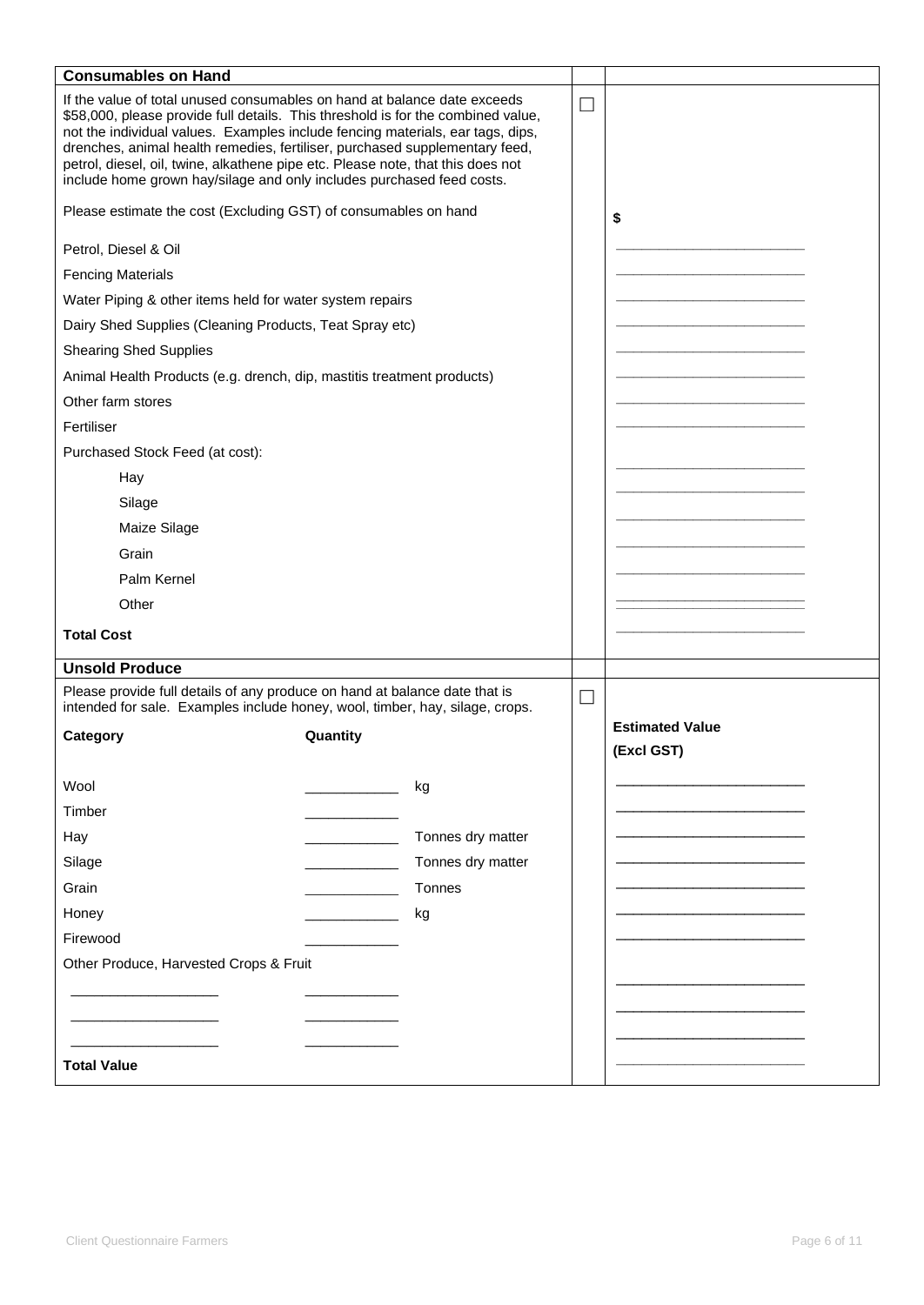| <b>Private Use</b>                                                                                                                                                                                                                                         |                                                                             |        |                           |
|------------------------------------------------------------------------------------------------------------------------------------------------------------------------------------------------------------------------------------------------------------|-----------------------------------------------------------------------------|--------|---------------------------|
| Value of goods taken for private use at their cost price (excluding livestock).                                                                                                                                                                            |                                                                             |        | \$                        |
| Goods taken for own use                                                                                                                                                                                                                                    | Quantity                                                                    | П      | GST Included □ Excluded □ |
| Sheep                                                                                                                                                                                                                                                      |                                                                             |        |                           |
| Cattle                                                                                                                                                                                                                                                     |                                                                             |        |                           |
| Pigs                                                                                                                                                                                                                                                       |                                                                             |        |                           |
| Milk                                                                                                                                                                                                                                                       |                                                                             |        |                           |
| Other<br><u> 1980 - Johann Barbara, martin amerikan basal dan berasal dalam basal dalam basal dalam basal dalam basal dala</u>                                                                                                                             |                                                                             |        |                           |
|                                                                                                                                                                                                                                                            |                                                                             |        |                           |
| <b>Expenses paid in Cash or from Personal Funds</b>                                                                                                                                                                                                        |                                                                             |        |                           |
| Please provide a list if applicable.                                                                                                                                                                                                                       |                                                                             | $\Box$ |                           |
| 1/2)                                                                                                                                                                                                                                                       | How many meals have you provided to contractors? (morning / afternoon tea = |        | Quantity_____________     |
|                                                                                                                                                                                                                                                            |                                                                             |        |                           |
| <b>Residential Land Withholding Tax</b>                                                                                                                                                                                                                    |                                                                             |        |                           |
| Have you sold residential property in New Zealand where Residential Land<br>Withholding Tax has been deducted and paid to the IRD? If so, provide details<br>e.g. IR1100 Residential land withholding tax return and other sale and purchase<br>documents. |                                                                             | $\Box$ |                           |
| <b>Residential Property Sales</b>                                                                                                                                                                                                                          |                                                                             |        |                           |
| Have you sold any residential property during the year (not otherwise detailed on<br>the information provided)?                                                                                                                                            |                                                                             | П      |                           |
| If yes, when was the property purchased?                                                                                                                                                                                                                   |                                                                             |        |                           |
| If it was purchased with 10 years of the sale date,                                                                                                                                                                                                        |                                                                             |        |                           |
| what was the original purchase price<br>٠                                                                                                                                                                                                                  |                                                                             |        |                           |
| and the sale price?                                                                                                                                                                                                                                        |                                                                             |        |                           |
|                                                                                                                                                                                                                                                            |                                                                             |        |                           |
| Mortgage Interest Paid on Residential Properties                                                                                                                                                                                                           |                                                                             |        |                           |
| Have you incurred interest on residential properties owned (which is not your<br>main family home)? Is the interest also against properties other than residential<br>rentals? If so, please provide details of amount of interest and dates paid.         |                                                                             |        |                           |
| <b>Research and Development</b>                                                                                                                                                                                                                            |                                                                             |        |                           |
| year? If so, provide ledger accounts and details of expenditure                                                                                                                                                                                            | Have you spent an amount on research and development during the income      | $\Box$ |                           |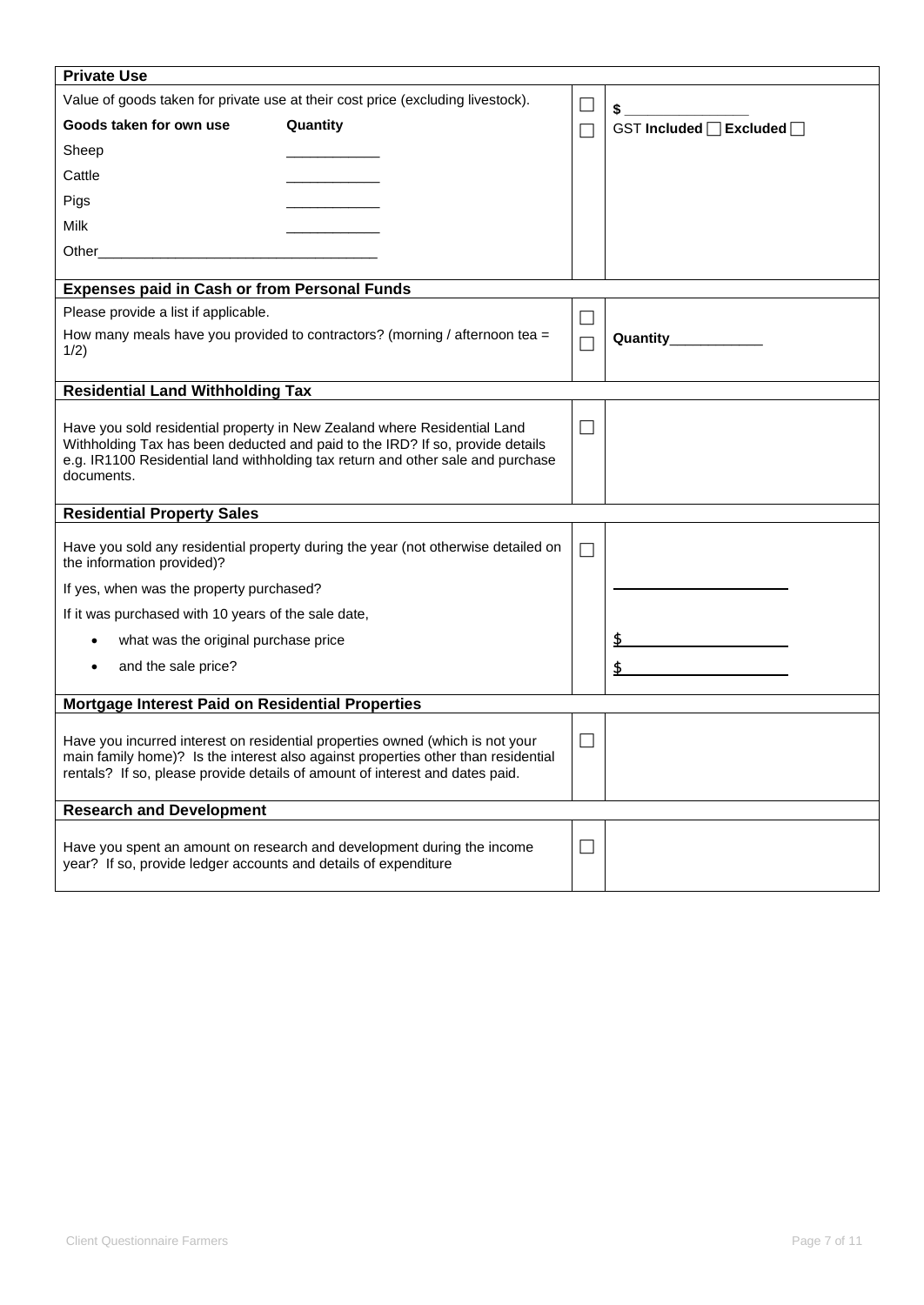| <b>Motor Vehicles</b>                         |                                                                                                                                                                                                                                                                                                                             |  |
|-----------------------------------------------|-----------------------------------------------------------------------------------------------------------------------------------------------------------------------------------------------------------------------------------------------------------------------------------------------------------------------------|--|
|                                               | The proportion of motor vehicle business use as established by your vehicle log book(s) is/are:                                                                                                                                                                                                                             |  |
|                                               |                                                                                                                                                                                                                                                                                                                             |  |
| <b>Business</b>                               | km                                                                                                                                                                                                                                                                                                                          |  |
| Total                                         | km                                                                                                                                                                                                                                                                                                                          |  |
| Percentage Business ______                    | $\%$                                                                                                                                                                                                                                                                                                                        |  |
|                                               |                                                                                                                                                                                                                                                                                                                             |  |
| <b>Business</b>                               | km                                                                                                                                                                                                                                                                                                                          |  |
| Total                                         | km                                                                                                                                                                                                                                                                                                                          |  |
| Percentage Business _____                     | $\%$                                                                                                                                                                                                                                                                                                                        |  |
|                                               | Please note that a detailed and accurate log book must be completed for a three month period every three years or vehicle<br>expense claims will be limited to a maximum of 25% of expenses incurred. If you are operating as a Company, please indicate<br>which vehicles you are currently paying Fringe Benefit tax for: |  |
| <b>Mixed Use Holiday Home</b>                 |                                                                                                                                                                                                                                                                                                                             |  |
|                                               | Does this entity have a property (such as a holiday home or a bach) that is used privately and also to derive                                                                                                                                                                                                               |  |
| income?                                       |                                                                                                                                                                                                                                                                                                                             |  |
|                                               | $Yes \Box No \Box$                                                                                                                                                                                                                                                                                                          |  |
|                                               |                                                                                                                                                                                                                                                                                                                             |  |
|                                               | Yes $\Box$ No $\Box$<br>Was the property empty for 62 days or more in the income year?<br>If yes, please complete the following section so we can determine the amount of allowable deductions.                                                                                                                             |  |
|                                               | <b>Mixed Use Holiday Home - Information Required</b>                                                                                                                                                                                                                                                                        |  |
|                                               | The number of days the property was empty during the income year                                                                                                                                                                                                                                                            |  |
|                                               | The number of days the asset was used by family or associated persons* during the income year<br>OR where income from any person received was less than 80% of market rate<br>* Associated persons include close relatives, or if owned by an entity, persons associated with the entity owning the property                |  |
|                                               | If there is more than one tenant who used the property through the year, please attach details.                                                                                                                                                                                                                             |  |
| Name of tenant:                               |                                                                                                                                                                                                                                                                                                                             |  |
| Relationship to owner (if any):               | <u> 1989 - Johann Stein, mars an deus Amerikaansk kommunister (</u>                                                                                                                                                                                                                                                         |  |
| Amount of rent they paid:                     | $\frac{1}{2}$                                                                                                                                                                                                                                                                                                               |  |
| Dates rented (From: To)                       |                                                                                                                                                                                                                                                                                                                             |  |
| required):                                    | Expenses incurred in respect of the property (the list below is not exhaustive - details of all expenses will be                                                                                                                                                                                                            |  |
| Cost of advertising for tenants               | $\sim$                                                                                                                                                                                                                                                                                                                      |  |
| Cost of repairing damages caused by tenants   | $\frac{1}{2}$                                                                                                                                                                                                                                                                                                               |  |
|                                               | Number of days spent in the property while repairing damages caused by tenants                                                                                                                                                                                                                                              |  |
| Mortgage interest                             | $\mathbb S$                                                                                                                                                                                                                                                                                                                 |  |
| Rates                                         |                                                                                                                                                                                                                                                                                                                             |  |
| Insurance                                     |                                                                                                                                                                                                                                                                                                                             |  |
| Repairs/maintenance for general wear and tear | <u> 1990 - Johann Barbara, martxa</u>                                                                                                                                                                                                                                                                                       |  |
| Other (please give details) :                 |                                                                                                                                                                                                                                                                                                                             |  |
|                                               |                                                                                                                                                                                                                                                                                                                             |  |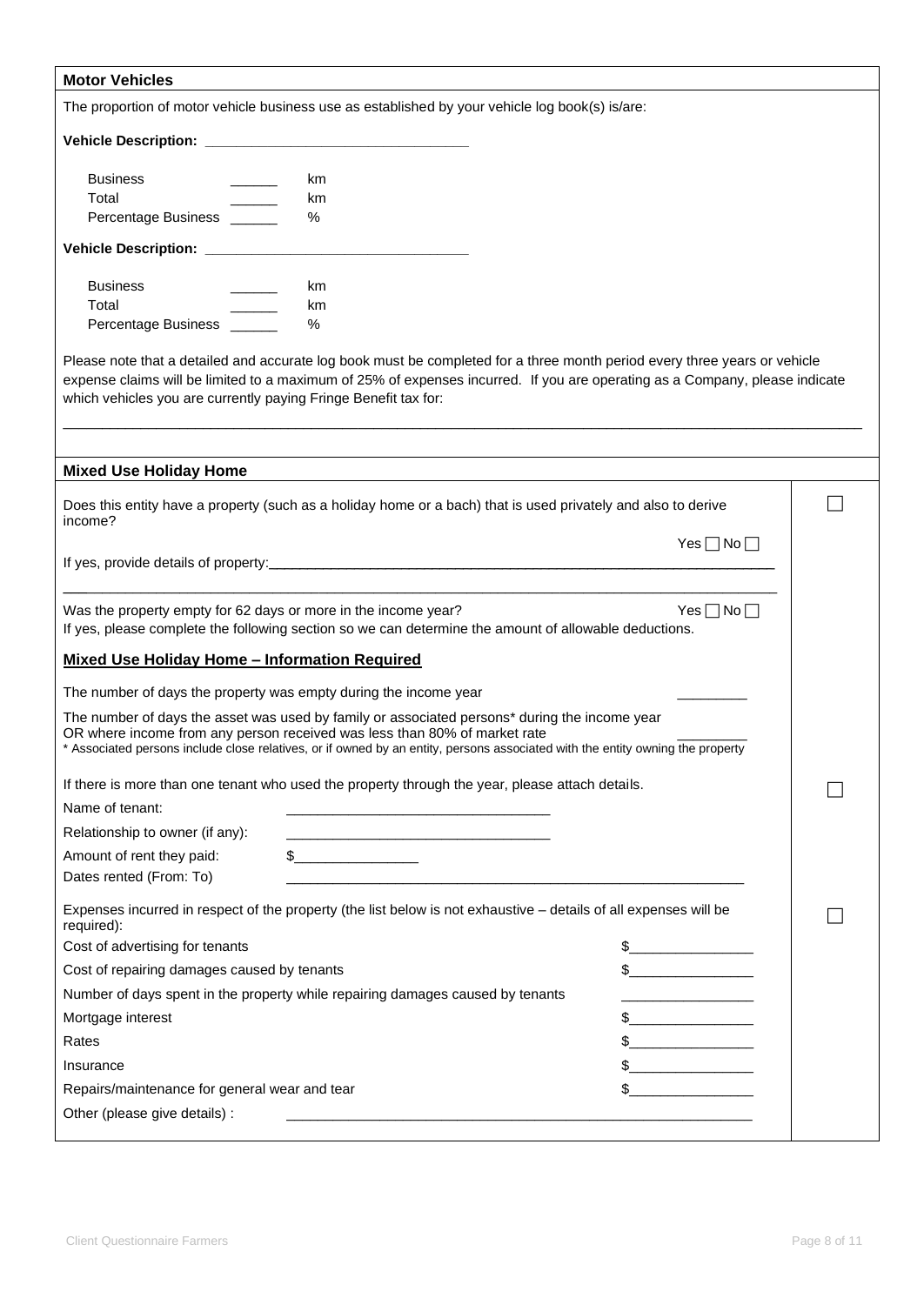| <b>Mixed Use Boat or Plane</b>                                                                                                                                                                                                                                                                               |        |                                                                                                                                                                                                                                                                                                                                                                     |  |
|--------------------------------------------------------------------------------------------------------------------------------------------------------------------------------------------------------------------------------------------------------------------------------------------------------------|--------|---------------------------------------------------------------------------------------------------------------------------------------------------------------------------------------------------------------------------------------------------------------------------------------------------------------------------------------------------------------------|--|
| Does this entity have a boat or plane (with a market value of \$50,000 or greater), that is used privately and also to<br>derive income?                                                                                                                                                                     |        | $Yes \Box No \Box$                                                                                                                                                                                                                                                                                                                                                  |  |
| If Yes, provide details:<br>Description:                                                                                                                                                                                                                                                                     |        |                                                                                                                                                                                                                                                                                                                                                                     |  |
| $\sim$<br>Market value:                                                                                                                                                                                                                                                                                      |        |                                                                                                                                                                                                                                                                                                                                                                     |  |
| Was the asset unused for 62 days or more in the income year?<br>$Yes \Box No \Box$<br>If yes, please complete the following section so we can determine the amount of allowable deductions.                                                                                                                  |        |                                                                                                                                                                                                                                                                                                                                                                     |  |
| <b>Mixed Use Boat or Plane - Information Required</b>                                                                                                                                                                                                                                                        |        |                                                                                                                                                                                                                                                                                                                                                                     |  |
| The number of days the asset was unused during the income year                                                                                                                                                                                                                                               |        |                                                                                                                                                                                                                                                                                                                                                                     |  |
| The number of days the asset was used by family or associated persons* during the income year<br>OR where income from any person received was less than 80% of market rate<br>* Associated persons include close relatives, or if owned by an entity, persons associated with the entity owning the property |        |                                                                                                                                                                                                                                                                                                                                                                     |  |
| For non-associated persons where payment received is at least 80% of market value:                                                                                                                                                                                                                           |        |                                                                                                                                                                                                                                                                                                                                                                     |  |
| Number of days the asset was used:                                                                                                                                                                                                                                                                           |        |                                                                                                                                                                                                                                                                                                                                                                     |  |
| Income received:                                                                                                                                                                                                                                                                                             | $\sim$ |                                                                                                                                                                                                                                                                                                                                                                     |  |
| Expenses incurred in respect of the property (the list below is not exhaustive - details of all expenses will be<br>required):                                                                                                                                                                               |        |                                                                                                                                                                                                                                                                                                                                                                     |  |
| Cost of advertising for hireage                                                                                                                                                                                                                                                                              |        | $\frac{1}{2}$                                                                                                                                                                                                                                                                                                                                                       |  |
| Cost of repairing damages caused by hireage                                                                                                                                                                                                                                                                  |        |                                                                                                                                                                                                                                                                                                                                                                     |  |
| Operating costs / supplies                                                                                                                                                                                                                                                                                   |        | $\begin{picture}(20,10) \put(0,0){\vector(1,0){100}} \put(15,0){\vector(1,0){100}} \put(15,0){\vector(1,0){100}} \put(15,0){\vector(1,0){100}} \put(15,0){\vector(1,0){100}} \put(15,0){\vector(1,0){100}} \put(15,0){\vector(1,0){100}} \put(15,0){\vector(1,0){100}} \put(15,0){\vector(1,0){100}} \put(15,0){\vector(1,0){100}} \put(15,0){\vector(1,0){100}} \$ |  |
| Insurance                                                                                                                                                                                                                                                                                                    |        | $\frac{1}{2}$                                                                                                                                                                                                                                                                                                                                                       |  |
| Repairs/maintenance for general wear and tear                                                                                                                                                                                                                                                                |        | \$                                                                                                                                                                                                                                                                                                                                                                  |  |
| Other (please give details)                                                                                                                                                                                                                                                                                  |        |                                                                                                                                                                                                                                                                                                                                                                     |  |
|                                                                                                                                                                                                                                                                                                              |        |                                                                                                                                                                                                                                                                                                                                                                     |  |
| <b>Cryptoassets</b>                                                                                                                                                                                                                                                                                          |        |                                                                                                                                                                                                                                                                                                                                                                     |  |
| Have you received or traded in cryptoassets during the income year? If so,<br>please provide the following information:                                                                                                                                                                                      |        | $\mathbf{L}$                                                                                                                                                                                                                                                                                                                                                        |  |
| The type of cryptoasset<br>$\bullet$                                                                                                                                                                                                                                                                         |        |                                                                                                                                                                                                                                                                                                                                                                     |  |
| For each transaction provide the date, type of transaction i.e. received<br>$\bullet$<br>or disposed of, number of units, value in NZD                                                                                                                                                                       |        |                                                                                                                                                                                                                                                                                                                                                                     |  |
| Total units of each cryptoasset held at the beginning and end of the<br>$\bullet$<br>year                                                                                                                                                                                                                    |        |                                                                                                                                                                                                                                                                                                                                                                     |  |
| Exchange records and bank statements                                                                                                                                                                                                                                                                         |        |                                                                                                                                                                                                                                                                                                                                                                     |  |
| Wallet addresses                                                                                                                                                                                                                                                                                             |        |                                                                                                                                                                                                                                                                                                                                                                     |  |
|                                                                                                                                                                                                                                                                                                              |        |                                                                                                                                                                                                                                                                                                                                                                     |  |

### **Thank you for completing this questionnaire - don't forget to sign it**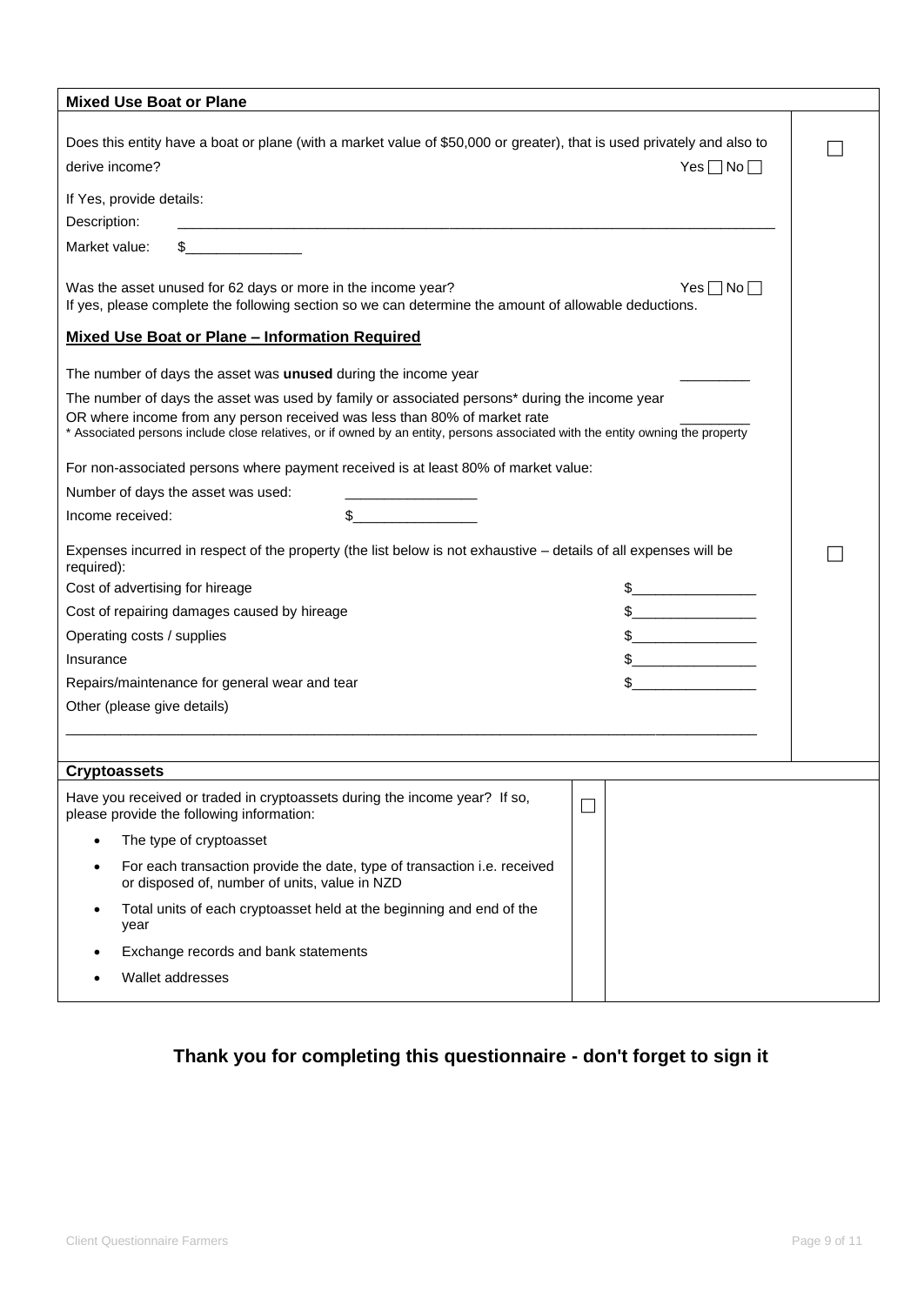# Schedule 1 – Accounts Receivable (Debtors) Amounts owing to you at [Balance Date]

| <b>Client Name</b> |  |
|--------------------|--|

| Name of Debtor | <b>Description of Sale</b> | Code | <b>Total Incl GST</b> |
|----------------|----------------------------|------|-----------------------|
|                |                            |      |                       |
|                |                            |      |                       |
|                |                            |      |                       |
|                |                            |      |                       |
|                |                            |      |                       |
|                |                            |      |                       |
|                |                            |      |                       |
|                |                            |      |                       |
|                |                            |      |                       |
|                |                            |      |                       |
|                |                            |      |                       |
|                |                            |      |                       |
|                |                            |      |                       |
|                |                            |      |                       |
|                |                            |      |                       |
|                |                            |      |                       |
|                |                            |      |                       |
|                |                            |      |                       |
|                |                            |      |                       |
|                |                            |      |                       |
|                |                            |      |                       |

| Totals |  |
|--------|--|
|        |  |
|        |  |